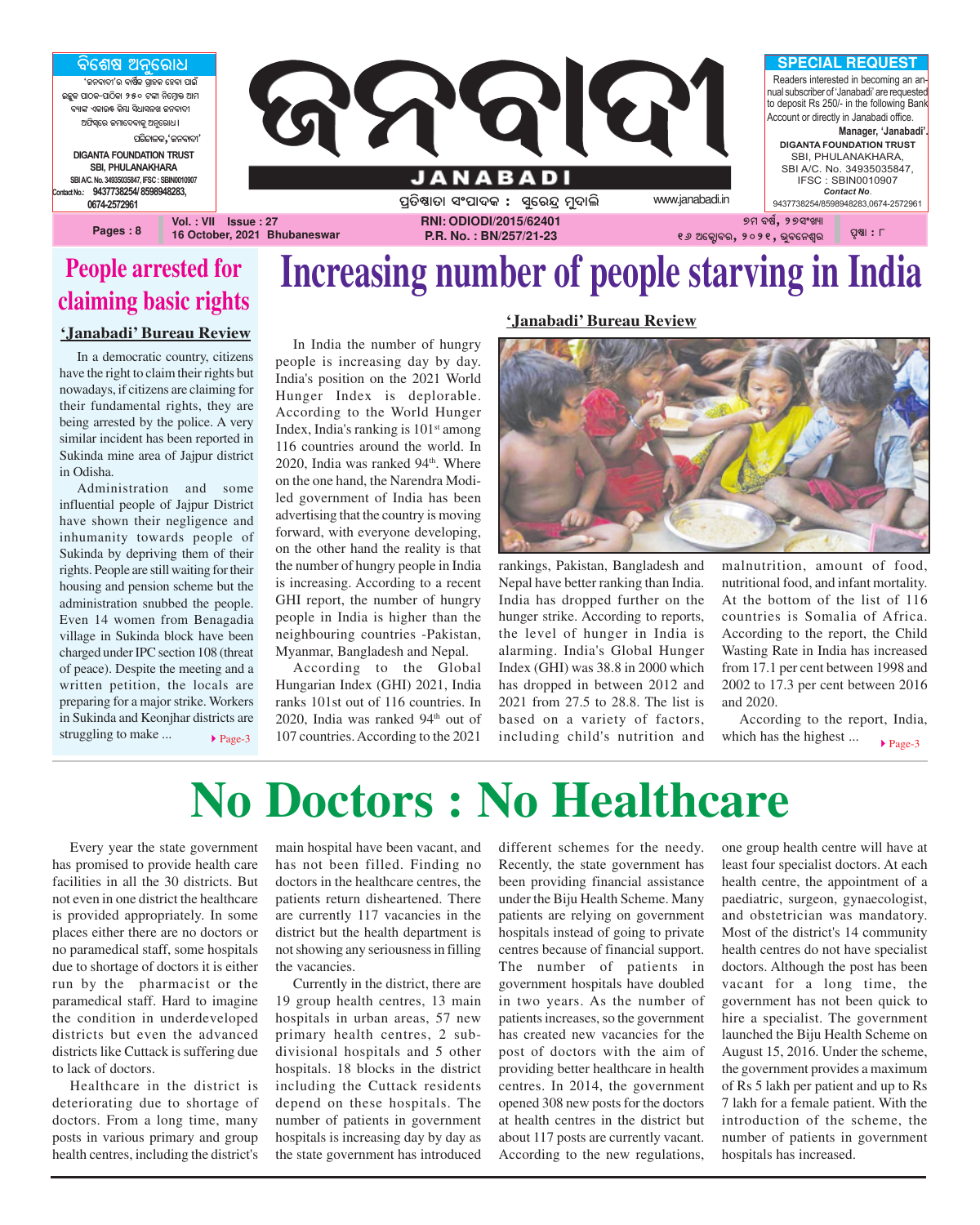## *Editorial* **Rising oil prices and their impact**

Oil is necessary for every people. The rise in oil prices is affecting people, especially the poor and middle class people. Every month the price keeps rising in the country. Due to the rise in oil prices there is rise in price of all necessary products. Whether it is vegetables, edible oils or any daily necessary items, the price rise has made people to eat only rice or flour. The central government argues that the cost of living is rising due to the Covid Relief program and that the need for welfare schemes is being met through rising oil prices. More than Rs 35,000 crore has been spent on the vaccine. Rs 1 lakh crore has been spent to provide 8 months of food to the poor. Some farmers have been given some crores of rupees through the Prime Minister's Kisan Yojana. Nirmala Sitaraman, the finance minister of the Union government, also said that the oil price hike had resulted in the issuance of Rs 1.44 lakh crore oil bonds during the previous Congress-led deputy government. In the last five years, the government has paid Rs 70,000 crore in interest. Apart from interest, another Rs 1,33,000 crore is owed. Therefore, taxes on oil cannot be reduced. This argument of the Central Government is not based on absolute truth. It is true that in the last 7 years, a total of Rs 35 lakh crore has been disbursed in terms of capital and Rs 70,196 crore in interest. Overall Rs. 73,696 crores has been given. But in those 7 years, it received Rs 17,53,928 crore from excise duty on petrol and diesel alone. From 2021-22 to 2025-26, the government will pay Rs 168,084 crores (Rs 1,30.743 crore for capital and Rs 37,342 crore for interest). But in those five years, the central government will receive at least Rs 24 lakh crore in excise duty. The question is many countries in the world has been affected by the Corona pandemic. But in compare to our country rest of the countries have less oil prices. Petrol is cheaper in neighbouring countries of India; for example, Pakistan, Sri Lanka, and Bangladesh. The issue is that in 2019, the government lost Rs 1.45 lakh crore in revenue due to corporate tax cuts. This revenue loss rate is increasing every year. The government has failed to take action against those responsible for the tax evasion. The government has not been able to borrow money from those who have taken billions of rupees from the country's banks and fled abroad. The central government levies a 32 to 34 per cent excise duty on petrol and diesel. As a result, the state government levies 24 per cent VAT. Oil prices will not fall unless the central government cuts excise duties and the state government cuts VAT.

It has been 30 years since the new liberal economic policy was implemented in the country. This policy is the reason behind inequality and the rise in oil prices. As a result of this policy, malnutrition, hunger, poverty, illiteracy and unemployment have risen in the country. At the same time, the fact that the central and state governments are raising tariffs and VAT on oil in the name of social welfare or in the name of social welfare programs is neither eliminating poverty nor reducing social inequality. Such scenes have been seen from village to town. People are being feed for free so they are not buying vegetables. However, the government continues to advertise that the country and the state are moving forward. In Odisha, bus fares have gone up due to rising oil prices. Even the goods carrier vehicles have also risen their fares. The purchasing power will be reduced, and the poor and the middle class will live a more miserable life. Why is the government harassing citizens by rising the oil price in a welfare country? On the other hand, taxpayers are waived from taxes. Of course, this is not a good thing for a democracy. In short, it is the exploitation of citizens by the government. The government should refrain from this trend, review the relationship and reduce oil prices.

## **National assets to be Privatised**

The Finance Minister of India made the important announcement on August 23 that Rs 6 lakhs crore would be raised over the next four years through the National Monetisation Pipeline. The current NDA government is responsible for the success of the efforts of the corporates to seize the national wealth built on the tax money of the countrymen.

Just as the East India Company took over the country's wealth and enslaved the entire country after the Cold War in 1957, it is repeating itself after 260 years. Since the

adoption of the new liberal policy in 1991, the transfer of nationalowned industries, services financial institutions, mineral resources and all other infrastructure began to privatise. The privatisation of all national enterprises was impossible due to intense opposition and political resistance. The foundations of the economy

are being destroyed to achieve the government's goal of privatisation. As long as this process continues, foreign and domestic monopoly capitalists will own the country's wealth.

The government's argument is that all these industries are not used at all or are used in part, is completely untrue. What was the use of all these infrastructures such as National Highways, Power Generation and Supply Line, Oil and Gas Pipeline, Railway Line and Railway Station,Port, Telecom Tower? Will it be possible to develop the national economy without these infrastructure?

Another argument from the government is that this is not a direct selling system, the government is only giving the right to earn from these institutions to private companies. This means that private companies, without investing at all, will strive for economic growth. In the last budget, the corporation reduced the target by Rs 1 lakh crore to Rs 4.5 lakh crore. The budget deficit increased oil taxes to cover Rs 1 lakh crore. **Recruitment continues:**

According to official reports, the number of unemployed has risen in the last 45 years, and 23 crore people have been pushed into poverty.

In between 2014 and 2020, the number of national enterprises has dropped from 16,50,000 to 9,80,000. In other words, the number of employees has dropped by about 6,70,000 in the last 7 years. The number of workers has been reduced through Covid, lockdown, VRS and so on.

Under the central government's National Monetisation Pipeline plan, the following entities will be privatised.

Road : The length of the national highway built so far is 1,32,499 km. Out of this, 22% of the roads, or 26,700 km of roads will be given to private companies and Rs 1.6 lakh crores will be collected from them. Private companies will earn crores through check gates.

Indian Railways has a total of 7325 railway stations and 1,26,366 km of railway lines. It has 13169 passenger trains. In addition, 1246 railway warehouses, 5 hilly railways, 741 km of Konkan railway, 15 railway stadiums, 265 railway warehouses and 4 hilly railway stations for this the government will get Rs 152496 crores.

> 25 airports out of 137 airports will be handed over to private companies and the government will receive Rs 20,781 crore. Bhubaneswar airport will also privatised.

The government will get Rs 45,200 crore by privatising the power supply system.

160 coal mines will also be given to private companies and the government will receive Rs 28747 crore.

Out of 69147 telecom tower which is owned by BSNL and MTNL, 14197 towers will be handed over to private...

companies for Rs 35,000 crores. 2.86 lakh km long optical fibre line of Bharat Net will also be privatise in the process.

NTPC based on hydro-electricity, wind and solar power will supply 4912 MW and 7071 MW from other sources will also be privatise at a cost of Rs 39,832 crores.

The oil and gas supply system will also go to private companies. The government will raise Rs 22,503 crore from the Gas Authority of India Limited's 3930 kilo-meter pipeline.

The government will get Rs 24462 crore for the 8,154 km long natural gas pipeline.

9 major ports including 31 other ports the government will get Rs 12,828 crore from privatisation. Paradip port is also in the list.

The government will privatise 39% of FCI and the Central Warehouse and receive Rs 28,900 crores.

The government will get Rs 11450 crore from 9 big government hotels, 7 housing colonies, Jawaharlal Nehru Stadium and other sports facilities.

The government has said it will need Rs 111 lakh crore to build the infrastructure. However, six lakh crore that the government aims to raise by allocating the country's resources to the private sector is only five per cent of the Rs 111 lakh crore. So where else will the central government do to raise more Rs 105 lakh crore?

Private companies will put a heavy burden on people for their own benefit and lay off workers to reduce costs.

![](_page_1_Picture_30.jpeg)

**Janardana Pati**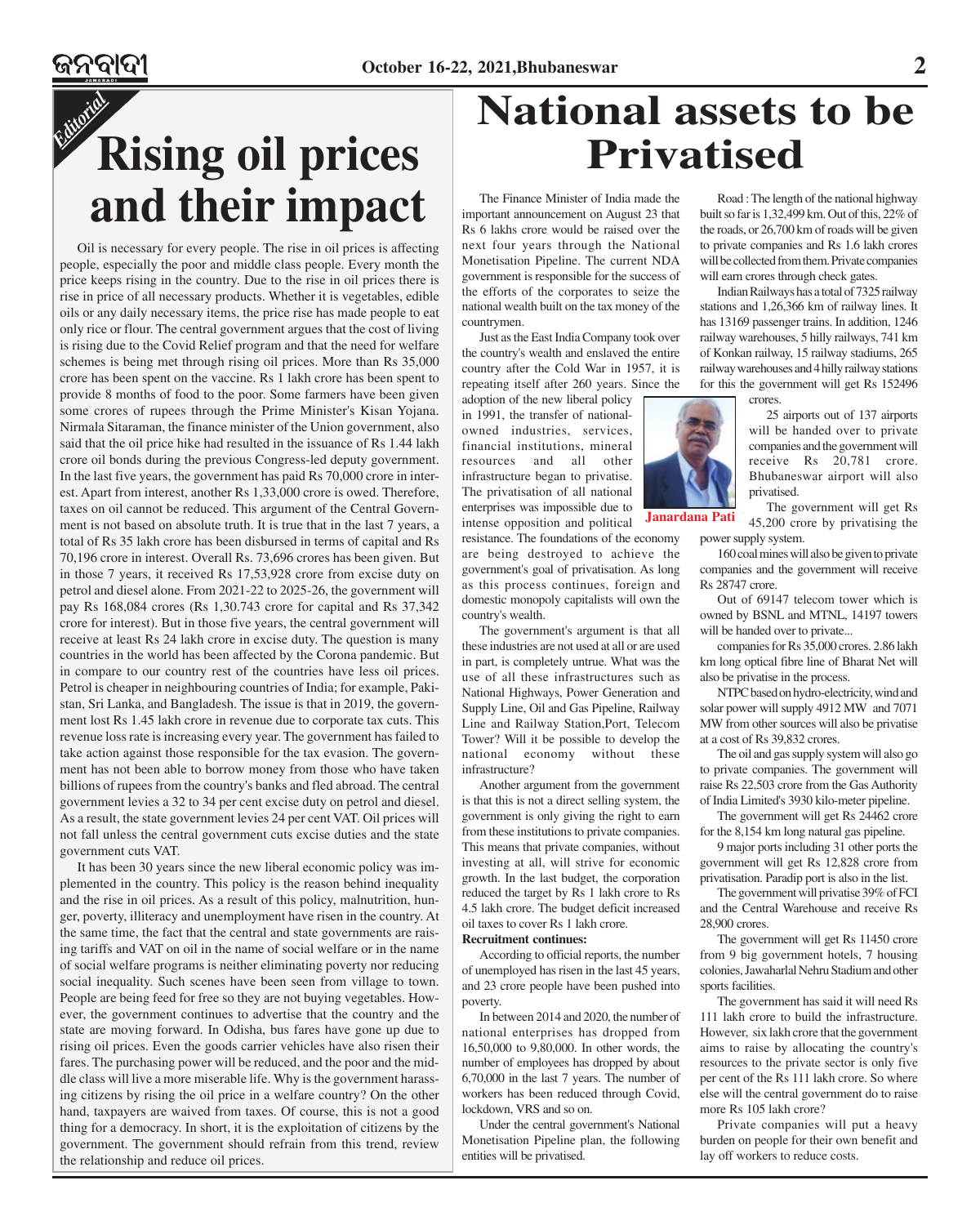### **What is the consensus ? Who is anti-national ?**

During the 1942 Quit India Movement, some communist leaders, including BR Ambedkar, and other RSS activists, sharply criticized the role of the Congress. But at that time, Mahatma Gandhi never called this leader or party a traitor. 1962 China invaded India. Atal Bihari Vajpayee, a youth leader of the Jana Sangh at the time, was critical of Pandit Nehru. Pandit Nehru did not call Vajpayee a traitor. The British government filed 1908 sedition cases against Lokamanya Balgangadhar Tilak. "Freedom is my 'birthright' and I will keep it," Tilak told the court at the time. Tilak said Indians are independent for every struggle. He also reiterated about Gandhiji in 1922 saying that it was the national right of every Indian to protest against the anti-public policies of the government and to throw the Britishers out of the country. This was preceded by World War I between 1913 and 1918. The British government increased India's defense budget, increased taxes, and raised unreasonable prices of daily necessities. People

became dissatisfied and public flowing. Every protestor is outrage increased. The committee, chaired by Sir Siddiqui Roulette, passed a law to restrict freedom of expression. What Gandhiji said was that the law was oppressive and satanic.

Today we are going to celebrate the 73rd Independence Day. The foreign colonial power or government of that time is not in the country today. But the manner in which the elected government is trampling on the rights of the citizens cannot be said to be any less than the repression of the imperialist government of that day.

"Every citizen wants to live a non-violent and conscientious life, but today our country is the largest democracy in the world and there is no place for dissent or disagreement". India's democracy must be based on the Constitution. But the incumbents in government have been seen to be behaving not only undemocratic, but also unethical and inhumane. There is an increase in discrimination and anarchy in the country. Everywhere today, the tide of protectionist sentiment is

being charged with felony criminal mischief for firing on a sculpture with a shotgun. Prominent human rights activists, scholars and social activists, Sudha Bharadwaj, Gautam Navalkha, Prof. G.N. Saibaba, Anand Teltumbade and Prof. Henibabu MT have fallen victim to such acts of the government.

As the country's population is in a state of turmoil in the wake of the COVID-19 outbreak, the country's financial situation is in dire straits, and journalists are being criticised for failing to act in a way that protects civilians. According to the latest report released by the Rice and Risk Analysis Group (RRAG), 55 journalists have been threatened in India. Cases have been registered against 22 journalists. Ten people have been remanded in custody. Uttar Pradesh tops the list of government-abused journalists. Eleven journalists have been threatened. Likewise in Jammu and Kashmir, six journalists have been threatened, and four each in states like Himachal

Pradesh, Odisha, Tamil Nadu, West Bengal and Maharashtra.

According to Amnesty International, London on its 'Global crackdown on journalists weakens efforts to tackle COVID-19' report, with relation to protection of human rights, says that in countries including India, Russia, and China journalists of print media and web-news have fallen victims to government crackdown. On March 31, 2020, the Supreme Court heard a case on the plight of migrant workers, and the Modi government had applied for the right to curb news media. But the Supreme Court rejected the government's appeal. At the heart of democracy is the freedom of expression. The elected government is well aware of this. But with its dictatorial mentality, it continues to try to directly and indirectly suppress the rights of citizens. But the government seems to be forgetting the verdicts of Gandhi, Tilak, and the latest Supreme Court. No government has been able to stand up to the threat of human rights, to suppress the rights of citizens. Therefore, the

government should refrain from trying to trample on the rights of its citizens. Respect your constitutional responsibility by accepting the voices raised by the people for the protection of democracy. Otherwise, in the face of the discontent and aggression of the citizens, the system of governance and repression will fail and democracy will prevail.

The country now has a government of patriots, cowherds, and devotees. The main goal of this government is 'with all for development of all' (sabke saath sabka vikaas), the Prime Minister Narendra Modi has said this time and again in his 'mann ki baat' program on AIR. But the reality is different. The oppression of the general public is not different from that in the times of Mughals and Britishers in the name of taxes. People are tagged to be antinationals and anti-BJP if they raise any voice against the government. The BJP-led NDA government, which came to power with the dream of establishing a Ram Rajya, has never analysed its failure and incompetence.

#### **People arrested for...** format to the BDO for their

a decent livelihood. However, since 2000, many workers have lost their jobs and are starving due to most mechanical issues in mining, industry and railway. Workers have been drawing the attention of the chief minister since 2015 to address the issue of unemployment, but to no avail. In such mining-affected villages, various government schemes are inaccessible. The affected villagers have repeatedly expressed their grievance to the district and block administrations but all in vain. The women of Benagadia Naiksahi, which is home to about 5,000 people, made a decision at a meeting in last April and requested in written

inclusion in various government schemes. According to more than 50 women in the village, Benagadia villagers have been neglected in all situation. Villagers are deprived of housing scheme, job cards, widows and old-age benefits. There are no livelihoods for the people of the mining area. That's why the head of the family is forced to relocate for earning purpose. Drinking water is available at a place 1 km away from the village. As these things spread on the social media, a local leader visited Benagadia on May 18 and threatened women. She rebuked them for sharing the information on social media. Thereafter there was tussle between the leader and the women which went to Sukinda police station. Sukinda police on May 22 called on both sides to resolve the issue. The village women made their presence in the police station, however, the leader didn't come on that day. Police tries to stop the strike planned by the village women by putting a case registered under IPC section 107 on Minati Mahant, Damyanti Mahant, Pandu Naik, Kuni Mahant, Bhanumati Mahant, Nandita Naik, Yati Naik, Bhanu Naik, Mira Naik, Nayanti Naik, Banita Naik, Dali Naik, Tuni Naik, Tapi Naik, Chair Naik of Benagadia village and Sukanti Naik of Kharakhari village. These

**THE REST OF PAGE-1**

people have been directed to appear before the Executive Magistrate of Sukinda on 19th. Bhanumati and Sukanti said they wrote a written appeal to the BDO to be included in the government scheme for which they were threatened. Earlier, during the mine expansion, their names were registered under IPC section 108, as they first demanded employment and development of the environment. They say, "In each case, their voice has been suppressed by the government."

#### **Increasing number...**

childcare rate in the world, has been severely affected by Covid-19 and epidemic restrictions.Three

Neighboring countries with economic and political instability, Pakistan, Bangladesh and Nepal, however, are ahead of India. Nepal and Bangladesh are ranked No. 76 on the list, followed by Myanmar at 71 and Pakistan at 92. According to the GHI report, the fight against hunger is dangerous for the entire world. According to current estimates, 47 countries in the world will be in a worse position by 2030. According to the 2021 report, climate change and epidemics have worsened the food security situation around the world.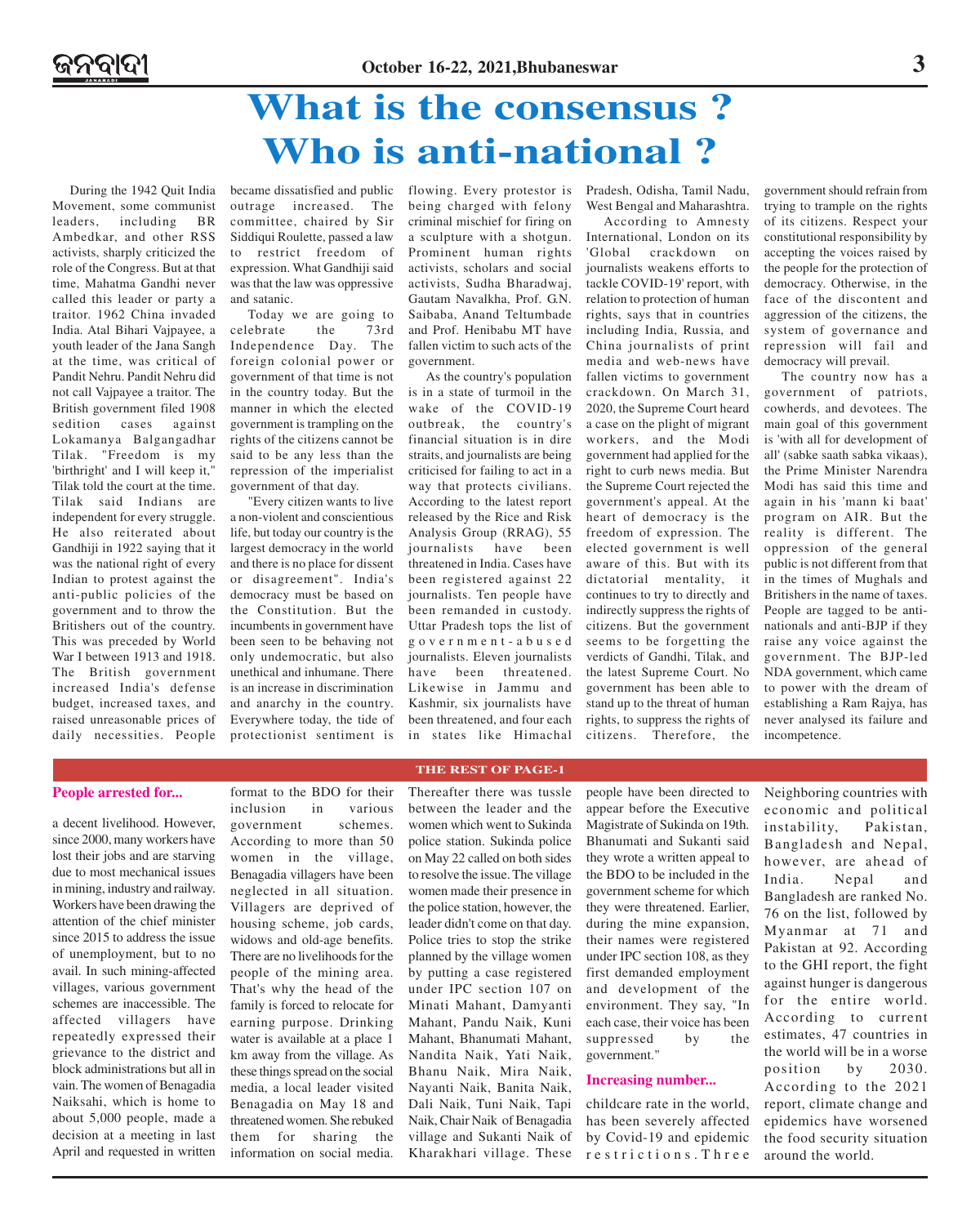## **Life is ruined under torn polythene.The dismal picture of a prosperous district**

Keonjhar (Bureau): In a rich district like Keonjhar, the government's pro-people schemes have become a joke. Such a dire picture of the development of the district has come to the fore. Of course, in a state where elected representatives are often unsuccessful in dealing with injustice or in giving justice to the poor and giving their people their due rights, it is only natural that development be paved. Which has become a hot topic in the district. Where Keonjhar district was ranked first in the state for the rural housing development, Prikshit Mahanta's family from Dhipasahi village in the Jhumpura block is still living under shreds. The question is who is responsible for their

suffering? Mr Mahanta is staying with his wife and three young children. He feeds his family on vegetable farming and basic wages in his 20 decimal plot of land. A few days ago, his house collapsed due to torrential rains. The roof was completely destroyed. Prikshit pleaded Sarpanch and everyone but no one listened. As a result, he had no choice but to build a polythene house and stay with his five family members. During winters and rainy seasons his small children get fever. Prikshit is not the only person to face this situation in the village. The walls of Govardhan Naik's house were completely destroyed, but no one listened. Padana Munda's house is also in danger. It's hard to say what will happen to them.

The central and state governments are receiving crores of rupees in revenue from Ratnagarbha Keonjhar district. The district administration has crores of rupees from mines in D.M.F and OMBADC Funds. But these funda are used in beautification of the district, government offices, and outlying districts. Isn't it a shame for the government to forget about the poor people like Prikshit Mahanta, Govardhan Naik and Padana Munda. Baria Panchayat Sarpanch Draupadi Naik admitted the incident and blamed the BDO along with PS members and the JRS, while the government official tries to hide his incompetence by asking for an investigation.

### **Student is deprived of higher education due to non-issuance of caste certificate**

Bhadrak (Bureau): According to Section 3 of the Land Settlement Act of Odisha, 2017, the government has a law to provide housing to landless people under the Land Rights Act, while it is under the law that Upendra Munda, a resident of Jayanagar village of ward no. 3 of Dhamnagar Tribal area provided with a land plot no.1568, 240/112 sq.ft. At the same time, Upendra's son Bholashankar Munda applied to enrol in +2 arts at Payat College in Barikpur for higher education after passing the matriculation examination this year, but the principal of the college refused to give him admission for not submitting his caste certificate. One needs to show resident proof and caste certificate for admission. Bholashankar had applied for a caste certificate in Munda Dhamnagar tehsil, but the RI and the Tehsildar could not issue him a caste certificate as the district commissioner did not mention about caste in the certificate. However, the Revenue Officer denied that the land title certificate

obtained by the district commissioner could be accepted for residential and racial proof. Unable to get a caste certificate, the student is disheartened as he can't pursue his higher education. "The government is enacting various laws and regulations for higher education for the people of SC, ST and OBC," he said. In this regard, Anup Kumar Behera, Additional Tahsildar of Dhamnagar Tehsil, said, "We cannot issue caste certificates on behalf of the tehsil as the certificate received by the district magistrate does not mention caste." "We will inform the district commissioner and we will take action after receiving instructions from him," Behera said. On the other hand, the deadline for college enrolment has also expired, as it takes time to implement government policies. However, the family has requested the district magistrate to arrange for him to issue a racial certificate with a special focus on a poor tribal student and to request that he be directed to enroll in the respective college.

# **Suffering of two orphan sisters**

Keonjhar (Bureau) Two orphan sisters are washing dishes to feed themselves. The tragic story is of two sisters Karisma and Kareena of Raisuan Panchayat of the Keonjhar district.

According to villagers, late Mr Jadu Bentkar, 32, and his wife late Mrs Yatri Bentkar, 28, have died of alcoholism three years ago. They survived by two daughters Karisma Bentkar (14) and Kareena Bentkar (11). They were young when their parents died. After the death of their parents, they were raised by their grand mother, Bali Bentkar. But last year she also died of that alcohol. For a few days the villagers fed the children. Due to lockdown, people were unemployed and had no income, so they no longer able to feed the girls. As a result, the two sisters were left to starve , so they began working at houses. The two sisters revealed that they were working at someone's house for Rs 300 a month. That 300 rupees is hard to earn. They can't go to school even if they want to. They spend their entire day working in different houses but there is no house to sleep in. Their house demolished 2 years back. Government officials made a visit and took photos assuring them to construct a new one. But it's been 2 years, no response from the government. So, Karisma said they are sleeping at aunty's house at night.

The government has introduced education law in which no child will be uneducated but what about these two sisters. During election campaign everyone promises to help the needy girls but they forget it after the election. The villagers demand to provide house for these two girls under Pradhan Mantri Awas Yojana and to provide education for them.

# **SC / ST case on the rise: unreasonable delay in investigation, delay in justice**

Rayagada (Bureau): Cases related to Scheduled Castes and Scheduled Tribes are on the rise. The client and the plaintiff involved in the case have been hunted down for years as the investigation is not completed in a timely manner. The judicial process is hampered by unreasonable delays in getting reports from various levels, including joint investigation reports, to the court. As seven cases are pending in the Rayagada and Gunupur courts, a meeting of the district-level vigilance monitoring committee has been directed to resolve the matter immediately.

The government has enacted special laws to deal with cases of racial slurs, assaults, misdemeanours, kidnappings and death threats against Scheduled Castes and Scheduled Tribes. Under the law, which has been in place since 1995, the government has taken steps to provide justice to the victims of the SC/ST category. The Department of Scheduled Castes and Scheduled Tribes has been instructed to provide free lawyers and all the money to be spent during the trial. In between 2011 and 2021, 56 and 38 cases are pending in Rayagada and Gunupur courts respectively. 40 cases have been accepted for joint investigation by the Tehsildar and DSP. As of now 19 cases have been jointly investigated, while 21 cases are still pending. Due to delay in Tehsildar's report the cases are pending for judgement.

There are 15 cases under Rayagada SDPO, 1 case under Bisamkatak SDPO and 5 cases under Gunupur SDPO. While people are waiting for judgment of the pending cases, some investigating police officers have been retired; while others have been transferred to other districts. The judicial process is being delayed due to the inability of the police to locate the accused in some cases while the hearing of some cases is going on.

In 2017-18, Rs 1,090,000 financial assistance was provided to 17 victims. In 2018-19, 6 lakh

financial assistance was provided to 3 victims. In 2018-1019, 3 lakh financial assistance was provided to 3 victims. However, 7 victims in past two years and 8 victims in the year 2020-21 and 10 victims of the year 2021-22 could not be provided financial assistance for various reasons. In the financial year 2020-21, the government provided a grant of Rs 21 lakh to the district welfare officer for financial assistance, but financial aid was delayed due to delays in the trial. Due to delays in the decision of the case, the district level vigilance monitoring committee chaired by the district magistrate instructed the tehsildar and DSP to provide the detailed investigation report soon. The HRPC DSP has been tasked with overseeing the district superintendent of police to handle all pending cases. The court has also appointed Public Prosecutor Assistant Public Prosecutors appointed by the government. Yet justice seems to be delayed.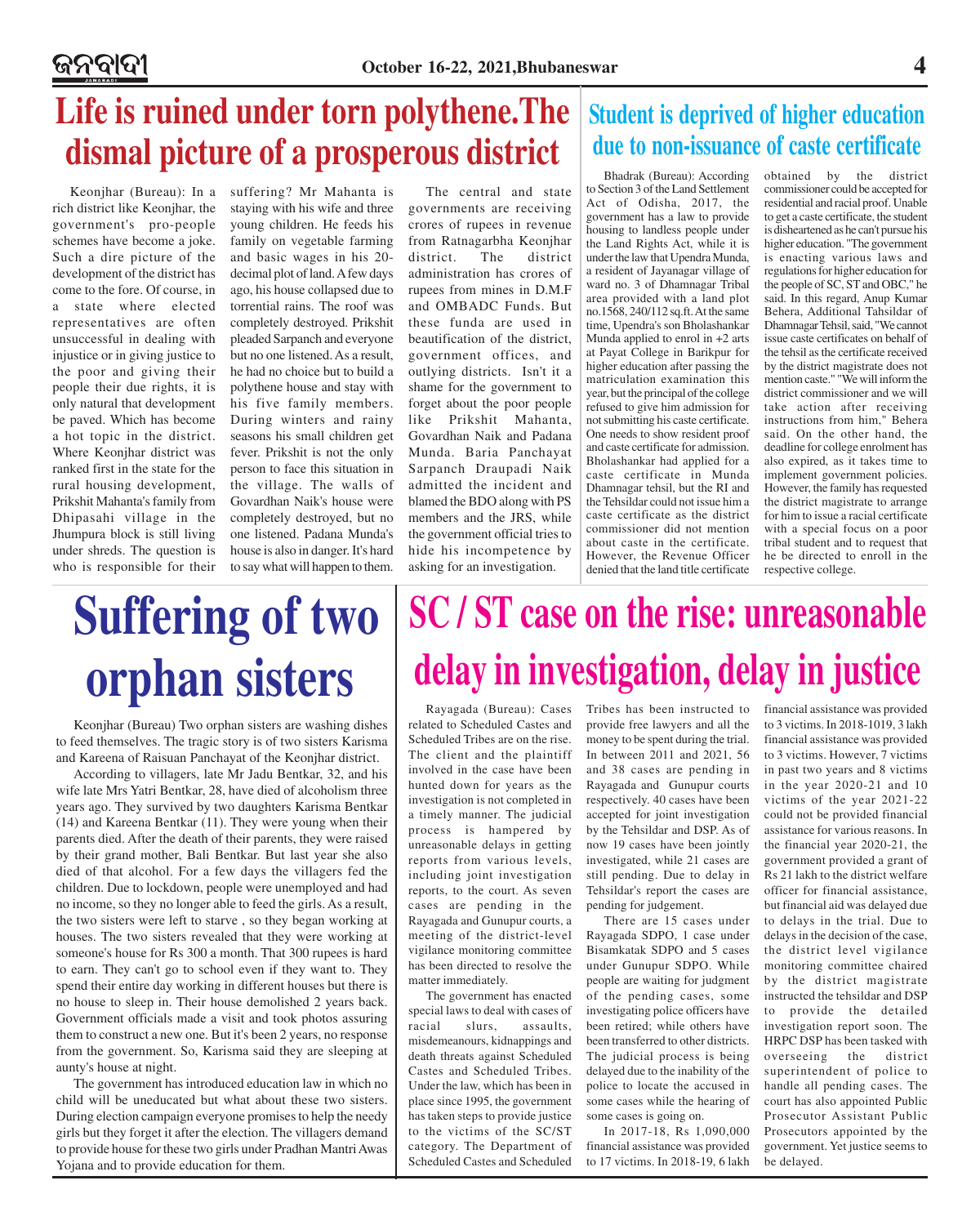## **Hunger Index: India's Embarrassing Status**

![](_page_4_Picture_3.jpeg)

For the past few years, the government has been offering a rosy picture of agriculture and food production in the country. Despite the COVID epidemic, efforts have been made to explain the record increase in food grain production in the country and how it has increased by 40% in food grain exports abroad. There have even been calls for greater government policies to address hunger in the country. However, the recently released World Hunger Index has highlighted the dire state of hunger in India and the government's failure to provide food to large parts of the country.

As per the report prepared by Concern Worldwide (Ireland) and Welt Hunger Hillife (Germany), India is at 101 rank out of the 116 hunger stricken countries worldwide. Last year, India was ranked 94 on the index, but this year it has dropped seven places. "India's hunger is alarming," the report said. We seem to be far behind many countries in the world in eradicating hunger and malnutrition. Twentyfour countries in the African continent are far ahead of us, while our neighbouring countries such as Pakistan is at 92, Nepal 76, Myanmar 71, and Bangladesh 76, are in a better position than us. Only 15 countries in the world including Papua New Guinea, Ethiopia, and Afghanistan, have dropped in rank as compared to their earlier states. While claiming to be world leader and superpower, it is shameful that most countries in the world are in a better position to cope with hunger than us.

India's score on the World Hunger Index is 27.5 this year. In this case, our country is far below many other countries in the world, such as China, Brazil and Russia. India's gap with its neighbours, in particular, has been steadily rising. India's score has improved slightly between 2000 and 2020, while Pakistan and Bangladesh have performed better than we have. In 2000, the rate of hunger was 38.8, but by 2012 it had improved significantly to 28.8. However, between 2012 (28.8) and 2021 (27.5), there has been no improvement.

However, India's position on the world's hunger index is not new. "Our country has been steadily declining every year, but in the last few years, especially during the Modi government, it has been in a worse position." It was ranked 55th in 2014, and slid down 103 in 2018, 102 in 2019 and 101 this year.

The criteria on which the hunger index is based include (1) malnutrition, (2) child breastfeeding (being too thin over a child's height), (3) child stunting (too low as a child's age), and (4) infant mortality. The most embarrassing thing about this year's report is that we are far behind in all of the above measurements. India ranks very low in the world in terms of malnutrition, child malnutrition and mortality. Malnutrition in the body means lack of calories in the body needed to survive. In that sense, 15.3% of the population in our country is malnourished, according to the report. Similarly, Child Wasting means that children under the age of five do not gain weight compared to their height. This is a serious sign of malnutrition, and India's rate has improved slightly compared to 2019 (20.8%) to 17.3% this year, but still in an alarming state. One of the most commonly used measures of child stunting is malnutrition. In this case, 34.7% of children in India are deprived of the necessary weight and height according to their age. The latest measure of hunger is child mortality in the country. Although the death rate for children under the age of five in our country is 3.4%, it is much higher than in other countries of the world. Premature birth and low birth weight are the major causes of infant mortality, which proves the serious malnutrition situation in the country.

The question here is, why are so many people in our country dreaming of becoming a trilliondollar economy every year and are starving and malnourished? Although the handful of capitalists get the lion's share, the majority of Indians are suffering from poverty and deprivation. This is due to the structural problems in society, such as class divisions, but the government's new liberal policies have widened the gap. The plight of the general public has deteriorated, while the wealth and business of the general public have slipped due to the loss of income and business during the epidemic. According to a recent report by the IIFL Hurun, the wealth of the country's leading industrialist Gautam Adani has increased by 261% in the last one year. Industrialist Mukesh Ambani has a daily income of Rs 263 crore while Adani has a daily income of Rs 1,000 crore. In such a situation, the government is needed to raise taxes on the income of the country's super rich and increase grants to alleviate poverty and increase the country's food and nutrition programs. But every year the government continues to reduce grants for food security and nutrition programs, increasing hunger and malnutrition in the country.

The reason for hunger is not the shortage of food, the government knows it better than anyone else. Due to the economic inequality of class divisions in society and the lack of government policies to address them, a large part of society is forced to live between hunger and malnutrition. Grain per capita availability is declining despite rising grain production in the country. The country has a record crop of cereals despite the COVID epidemic and prolonged lockdown. The government's food corporation warehouses do not have enough storage space. Lack of proper maintenance destroys millions of tons of food grains every year by mice, worms, and so on. Yet most people in the country are starving and malnourished due to lack of food. So there is no doubt that there is a state of hunger in the country.

In 2013, the then government enacted the National Food Security Act, recognising that 75% of the country's rural and 50% of the country's urban population had food crisis. The absence of a strong public distribution system was exacerbated by the famine, and the government was expected to plan a public distribution to address the food security crisis. But sadly, the food grains that the government, under the Food Security Act, is distributing to the hungry masses in the country are not enough in terms of both quality and quantity. The central government's ICMR suggests the requirement of a minimum of 15 kg of food grains per person per month, while the government provides only five kilograms of food grains under the Food Security Act. Even with the need for pulses and edible oils to curb malnutrition, the government's food security program is limited to rice and wheat.

One of the main causes of hunger and malnutrition in the country is the constant decline in the purchasing power of the people. More and more people are unable to buy food from the market due to poverty and unemployment. According to the World Food and Agriculture Organisation, the number of people unable to access calorie-rich foods such as rice and bread in the country has dropped by just 0.9%, while today, 39.1% of the population is malnourished and 77.9% of the population is deprived of getting nutritious food.

The latest report from the World Hunger Index has once again raised the issue of food insecurity in the country. So the government has to take it seriously and redefine its food safety strategy. At the same time, government food security programs need to make it easier and more affordable to provide nutritious food, and to make sure that people are able to get healthier food on a long-term basis.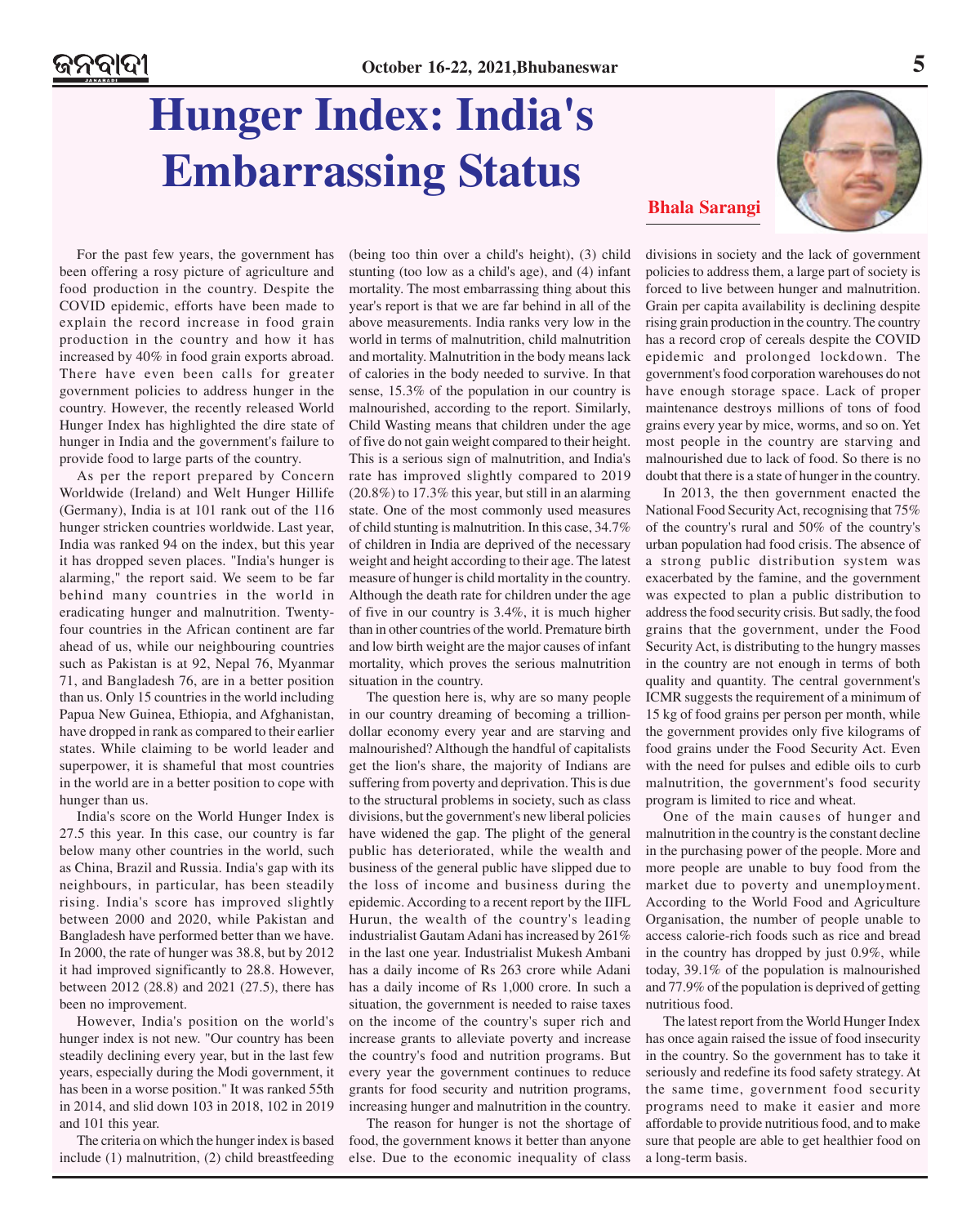## **Kudula gangrape, Govind Kumar's imprisonment and Gaurenmunda is in a state of disarray for the oppressed**

Bargarh is a place of freedom fighters. Whether it may be Vir Surendra Sai or Kishan Patnaik who fought for the farmers, all shows the greatness of the soil. Whatever injustice is done in any part of the country, the voice of protest comes from Bargarh. There is an invaluable contribution of this soil to literature, art, culture and the Sambalpuri Dam Art Society. But it is astonishing to see atrocities, racial hatred and violence in such a great region. Rape of a woman in Kudula, Gaisilet block of Bargarh district; death in custody in Torah is a terrible result of racial discrimination. This questions the role of the district administration, especially the police, along with the MPs and legislators representing the region. Both the cases have many things in common.

#### **Kudula gangrape**

The gangrape of a widow in Kudula, Gaisilet block, on August 11 came from the seeds of untouchability. The woman's son eloped with a girl of other caste of that village created havoc which led to brutally torture of the woman. A team of investigators reached the village of Ganapada in Kudula and, after interaction with the people, it was found that the village has two parts. One part of the village is for Scheduled Castes and other part for the rest of the people. Scheduled Castes do not have access to public temples, do not bathe in the same ponds and so-called highranking people do not eat at the same time where Scheduled Castes are invited. The participation of Scheduled Castes in social decisions is low. They are poor and helpless. It was even more complicated during corona. A mother and her son who were working out of state, returned to their village in Ganapada before the Lockdown announcement. Before the administration or Anganwadi workers detain them for quarantine shelter, the so-called high-rise people cordoned off the area. This created rift between the two parts of the village. In such a situation, the victim's son who belong to scheduled caste eloped with the daughter of another caste. This was not accepted by the girl's family. The girl was a minor so police arrested the woman's son and put him in jail for eloping with the girl. There is no complaints about her son's arrest in this case. But the way the mother was abused for her son's decision is brutal and cruel. Focusing on victim's background, it is said that the woman is very aggressive. She lost her husband at a very young age and worked hard to survive with her 4 sons. She left for Bangalore to work for her sons, as

### **Preparation: Narendra Mohanty**

her income was not sufficient in the village. She returned to village with her eldest and youngest son before Lockdown in 2020. The lady and his brother-inlaw were threatened after the eldest son was seen talking to the girl and later eloping with her. Even so-called high-ranking people have called lonely women to a meeting

and asked her to accept in writing that she will have no contact with her son. Similarly, the parental uncle was threatened to not have any relationship with his nephew. Even after the written consent, high-ranking people did not calm down. According to the woman's statement, at around 6pm on the 11th August, a total of 12 people, including women, came to her house with various weapons, brutally beating her and committing atrocities one after another. In addition, they took away money from her cupboard and various items. The woman's brother-in-law's car and house was set on fire and money was looted from his box. At that time, her brother-in-law was not at home. She informed police and they saw her condition were

![](_page_5_Picture_9.jpeg)

![](_page_5_Picture_10.jpeg)

she was bleeding. She was rushed to the hospital. She has suffered severe physical and mental injuries. In this case, the claim that have been are as follows:

1. The woman is frightened and insecure from the incident, so the administration should arrange meeting with her somewhere else and even arrange a house for her. Arrangements should be made for her medical treatment, employment and younger son's education. Under the Scheduled Castes and Scheduled Tribes Prevention Act-2015, appropriate compensation should be provided to the victims immediately.

2. It is a criminal activity to ostracise someone from society. Legal action will be taken on people who call meeting to ostracise some.

3. Above all, steps should be taken to eliminate untouchability, and legal action should be taken against the person who maintains such a practice. Scheduled Caste families should be allowed to use public temples and ponds with the intervention of the administration.

![](_page_5_Picture_15.jpeg)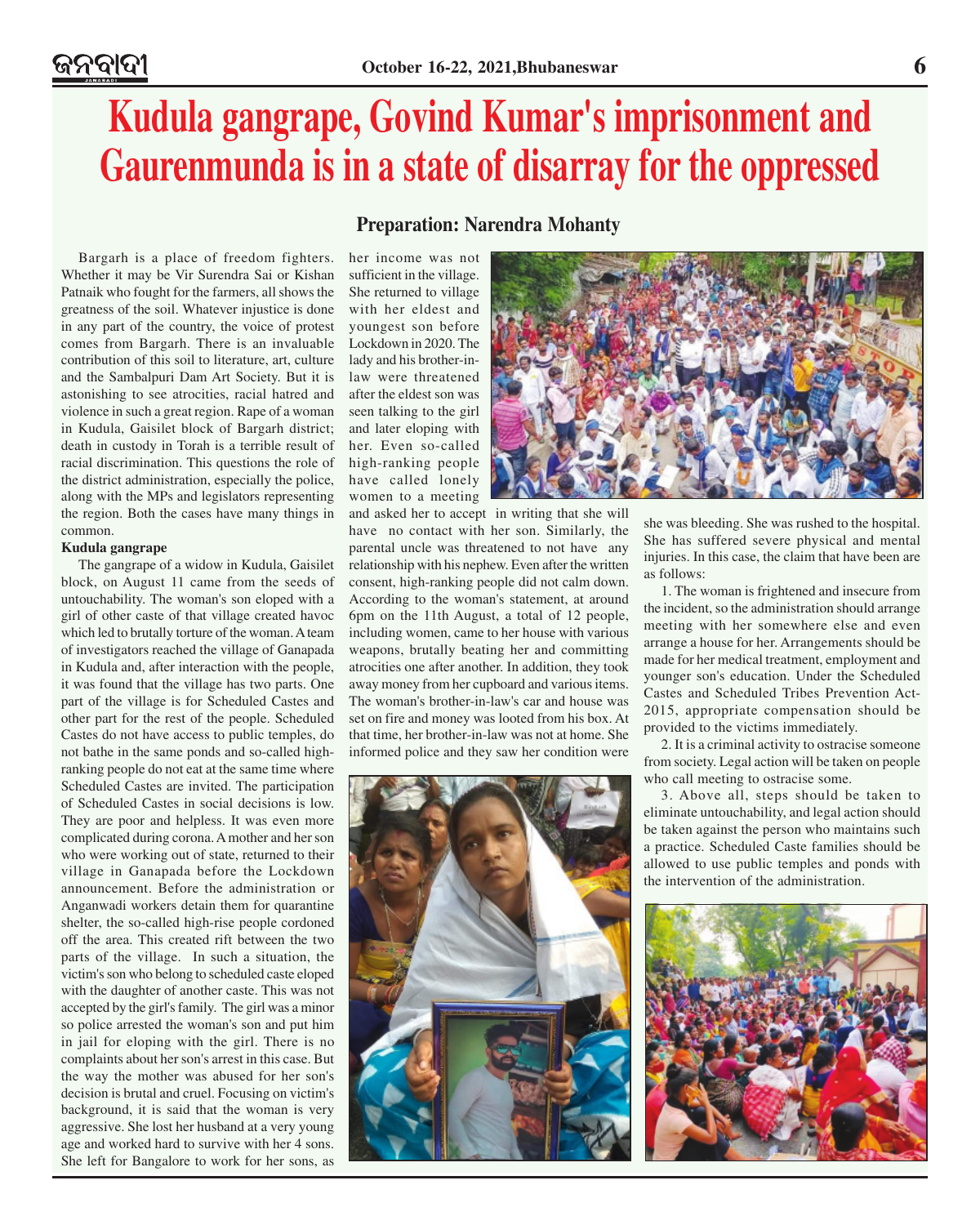![](_page_6_Picture_2.jpeg)

![](_page_6_Picture_3.jpeg)

#### **Govind Kumar's death in custody**

Ainthapali police station was set on fire a few years ago after the death of a Sambalpur prisoner. There is neither support in burning police station nor in the attack on the police, but indeed just to show the response to the death of a man in custody. Police has no reaction even after the death of Govind Kumar in Tora, Bargarh district. The death of Makhnu Bagh in custody has taken place earlier, but there is no change in police's behaviour and attitude. That's why a precious life has been lost again. Two young children of aged 4 and 5 years old lost their father, a young girl lost her husband, and a family lost a young son. The unfortunate facts that came to light were that some of the policemen who were working in Veden at the time of the assassination of Makhnu Bagh appear to have been involved in the death of the prisoner. According to information from the family of the deceased in the incident, a scuffle broke out between the railway station-Ramnagar Pada in July, in which Govind was not involved but had a case in his name. According to family members, on September 25th midnight between 2-3am, 7 police officers from the Town Police entered his home and shouted obscenities at him. On September 26th Govind's father Radhe Kumar went to the police station at 6 am to know about his son's condition but to his surprise Govind was not found there.

They informed him that Govinda was taken to Khedapali Hospital but when he reached there he get to know Govinda was not taken there. where he was pronounced dead at the scene. When they met with relatives, they found the body lying under the staircase. According to his wife, it was unimaginable to see the corpse of a man who had left the house in healthy condition. Govinda had no health problems. He was working in a welding shop. Because of his large family and responsibilities mostly he use to do overtime. The sudden death of such a person was unacceptable. Govinda's wife observed wounds in his body. There were shoe stains on various parts of the body. Even what they heard was that

while he was being beaten in prison, he asked for water, but he was not given water. So it is clear that he died at the police station, the family said. According to relatives, Govinda's death was unbearable. When they went with his body to ask for justice they were beaten by police on their way. The situation was such that Govinda's dead body fell to the ground. The family said police walked on his body. Many people, including Govinda's matriculation sister, and maternal aunty (65), were injured in the lathi charge. Govind's aunty was admitted to Burla Hospital. Since then the family has been given some money in the name of assistance. The family said they needed justice, not money. The police responsible for Govind's death should be immediately arrested and fired so that they shouldn't repeat such incidents in future. Again, racial questions are being raised. Why are the poorest Scheduled Castes / Scheduled Tribes dying in the state from Bargarh, Sambalpur till date? Govinda was not a professional criminal. Even there have been no serious cases in his name. However, no body knows why police took this extreme step towards him. So far no action has been taken against police even they are not suspended Arrested in mysterious deaths of ordinary people but no action has been taken in connection with the Murder. Wished following demands to be fulfilled.

1. A cow murder case should be registered in connection with the death of Govind Kumbar and the responsible police should be arrested and expelled.

2. Ensure compensation to the family, government employment to his wife, and education for the two children. 3. Strict measures

should be taken to prevent recurrence of custody deaths.

### **Gauren Munda, Oppressed Dalit Socially Marginalised:**

About 50 families in the village of Gerenmunda in the Gaisilet block have been socially marginalised since June, citing racist mentality and land disputes, which is highly reprehensible. They are in dire straits as a result of blocking roads intended for their traffic, threats and attacks over small incidents, obstruction of access to rations, prohibitions on the purchase of essential goods from village streets, roads and shops. If the administration does not act immediately to find a lasting solution to these problems, there could be an explosive situation in the future.

The members of the investigation team collected information from the members of the family of Govind Kumbar, a victim of gang rape, a Kudula victim and a villager, a resident of Gauren Munda, a Bargarh Town police officer, an SDPO, an Additional Superintendent of Police. Among the members of this investigating team were Narendra Mohanty-State Host, Anti-False Claims Campaign, Indigenous Equality Council, Odisha, Gargi Satapathy - Journalist, Swati Mishra - Social Worker, Pratima Das-Lawyer, Odisha High Court, Chaitanya Bag - Dalit Rights Activists and Amitabh Patra - an independent journalist.

![](_page_6_Picture_14.jpeg)